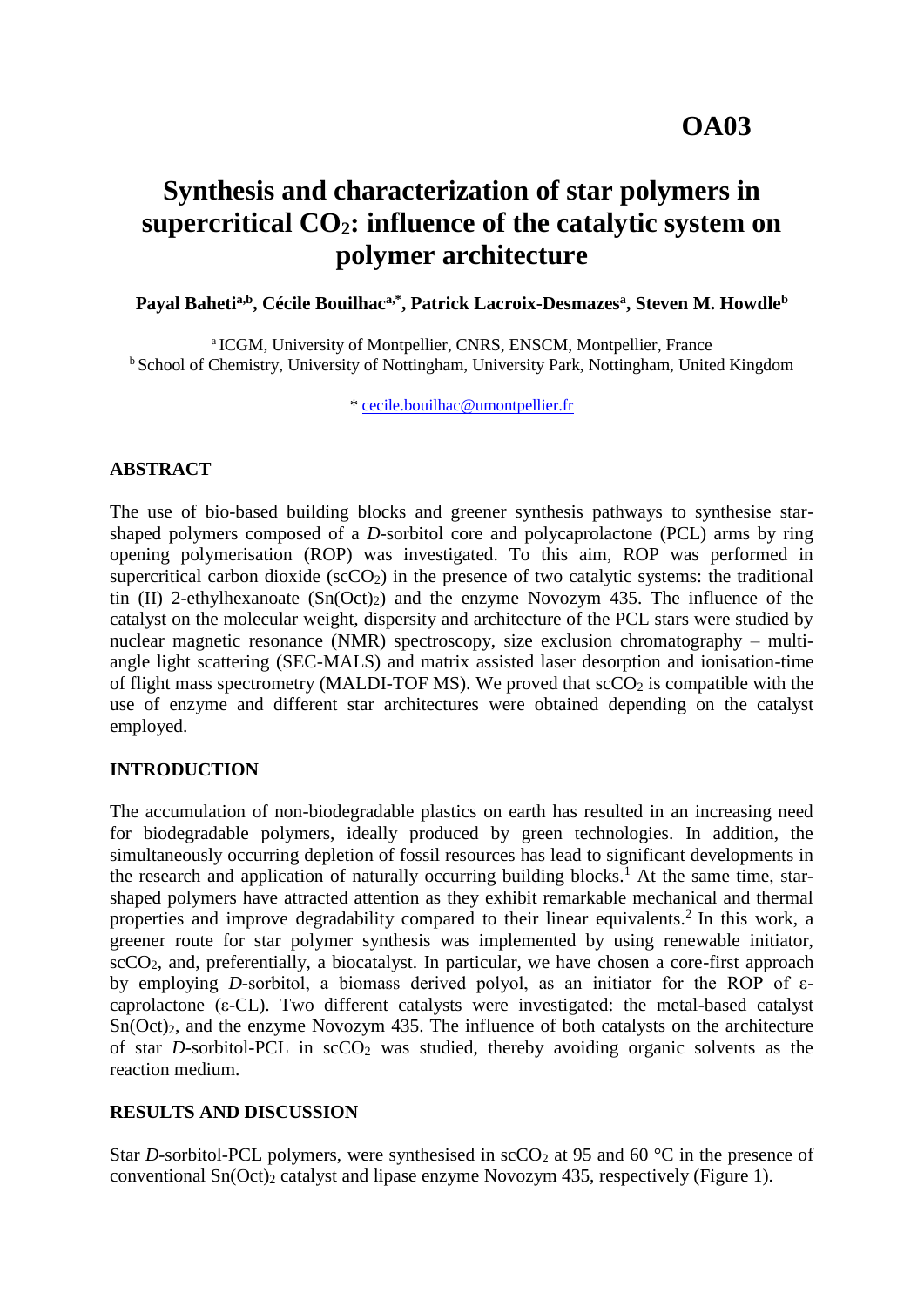

**Figure 1.** ROP of ε-caprolactone from *D*-sorbitol to afford a star *D*-sorbitol-PCL polymer using the conventional metal catalyst  $Sn(Oct)_2$  or the enzyme Novozym 435 in  $scCO_2$ .

Polymerisation results are collected in Table 1.

**Table 1**. Synthesis of star *D*-sorbitol-PCL by ROP in scCO<sub>2</sub> in the presence of Sn(Oct)<sub>2</sub> and Novozym 435

| <b>Entry</b> | Catalyst    | T<br>$({}^oC)$ | t   | <sup>1</sup> H NMR                                   | <b>SEC-MALS</b>        |                       |
|--------------|-------------|----------------|-----|------------------------------------------------------|------------------------|-----------------------|
|              |             |                | (h) | $\overline{M_{n}^{\text{H-NMR}}}$ (arm) <sup>a</sup> | $M_n$ SEC b            |                       |
|              |             |                |     | $(g \mod 1)$                                         | $(g \text{ mol}^{-1})$ | $\bm{D}^{\,\text{b}}$ |
| 1            | $Sn(Oct)_2$ | 95             | 48  | 1250                                                 | 6100                   | 1.11                  |
| 2            | Novozym 435 | 60             | 24  | 3200                                                 | 8800                   | 1.24                  |

<sup>a</sup> Determined by <sup>1</sup>H NMR peak intensity ratio . <sup>b</sup> Determined by SEC-MALS with THF as an eluent (RI detector),  $D =$ dispersity.

Whatever the catalyst used,  $\varepsilon$ -CL was successfully polymerised in  $\sec O_2$  from *D*-sorbitol. Indeed, scCO<sup>2</sup> solubilises the monomer and the resulting mixture plasticises *D*-sorbitol. The star polymers were characterized by  ${}^{1}H$  NMR, SEC-MALS and MALDI-TOF MS analyses in order to emphasise the influence of the catalyst on the polymer architecture. Figure 2 shows the <sup>1</sup>H NMR spectrum of *D*-sorbitol-PCL synthesized in the presence of Novozym 435. Due to the poor solubility of *D-*sorbitol in CDCl3, the corresponding signals were not visible in the <sup>1</sup>H NMR spectrum of *D*-sorbitol-PCL. However, the signals corresponding to the PCL arms, including the end-groups in  $\alpha$ -position of the hydroxyl functions, are well visible and it was possible to estimate the average molecular weight of a star polymer arm  $(M<sub>n</sub><sup>H-NMR</sup> (arm)).$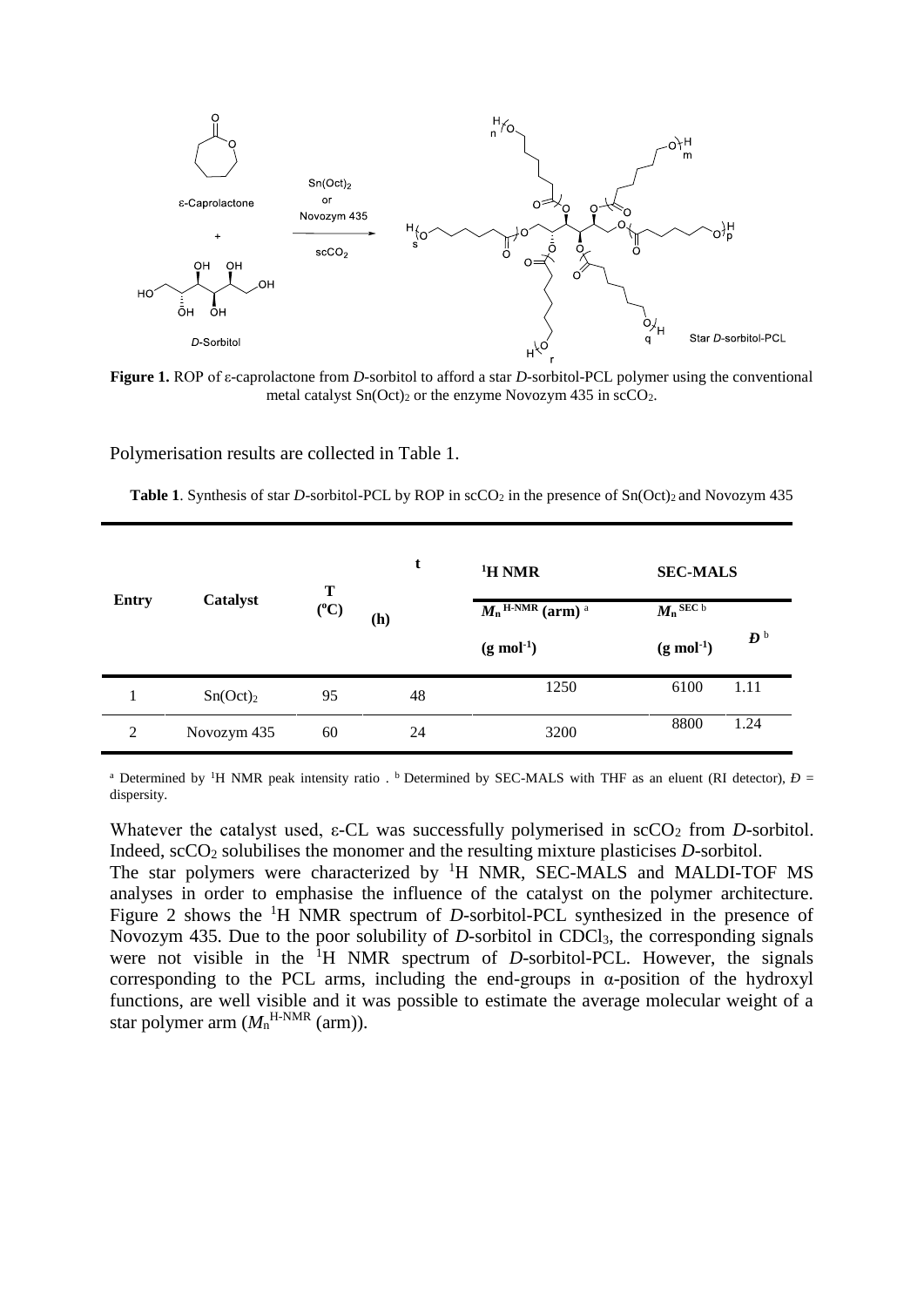

**Figure 2.** <sup>1</sup>H NMR spectrum (CDCl<sub>3</sub>, 400 MHz) of Novozym 435 catalysed star *D*-sorbitol-PCL polymer.

 $M<sub>n</sub><sup>H-NMR</sup>$  (arm) of Sn(Oct)<sub>2</sub> catalysed star *D*-sorbitol-PCL (1250 g mol<sup>-1</sup> - Table 1 Entry 1) was lower than that obtained with Novozym  $435$  (3200 g mol<sup>-1</sup> - Table 1 Entry 2). The same trend was observed regarding the molecular weight of the complete star polymers, as determined by SEC-MALS analyses. However, dispersity is slightly higher in the case of Novozym 435 catalysed ROP  $(D = 1.24 \text{ vs } 1.11)$ .

MALDI-TOF MS analyses enabled to confirm the insertion of *D*-sorbitol inside the polymer backbone and to highlight the presence of possible side reactions. Thus, MALDI-TOF MS spectrum of star PCL catalysed by  $Sn(Oct)_2$  shows only one distribution corresponding to PCL chains initiated by *D*-sorbitol, confirming the formation of star *D*-sorbitol-PCL without any other side products. In the case of star PCL catalysed by Novozym 435, signals corresponding to *D*-sorbitol-initiated PCL were also visible. However, two other populations attributed to water initiated PCL and to PCL macrocycles were also present. The latter may be due to intramolecular transesterification reactions (back-biting reaction) or may be formed *in situ* during the MALDI-TOF analysis.

Lastly, we estimated that  $Sn(Oct)_2$  catalysed star *D*-sorbitol-PCL exhibits about 5 arms whereas an average number of 2.7 arms was calculated in the presence of enzyme. This phenomenon may be due to the regioselectivity<sup>3,4</sup> and enantioselectivity<sup>5,6</sup> of Novozym 435 lipase.

#### **CONCLUSION**

A green route towards sustainable synthesis of star shaped *D*-sorbitol PCL has been demonstrated using ring-opening polymerisation of ε-CL from bio-based *D*-sorbitol molecule. The synthesis of star *D*-sorbitol-PCL was successfully performed in  $\sec O_2$  in the presence of Sn(Oct)<sup>2</sup> or enzyme Novozym 435 catalysts, leading to regular or mikto-arm star polymers, respectively. The influence of the catalyst is mainly visible on the molecular weights and the average number of arms of the star polymers. We have demonstrated that a combination of enzyme catalyst and  $\sec O_2$  can be used to prepare star polymers in the complete absence of any volatile organic solvent or metal catalyst.